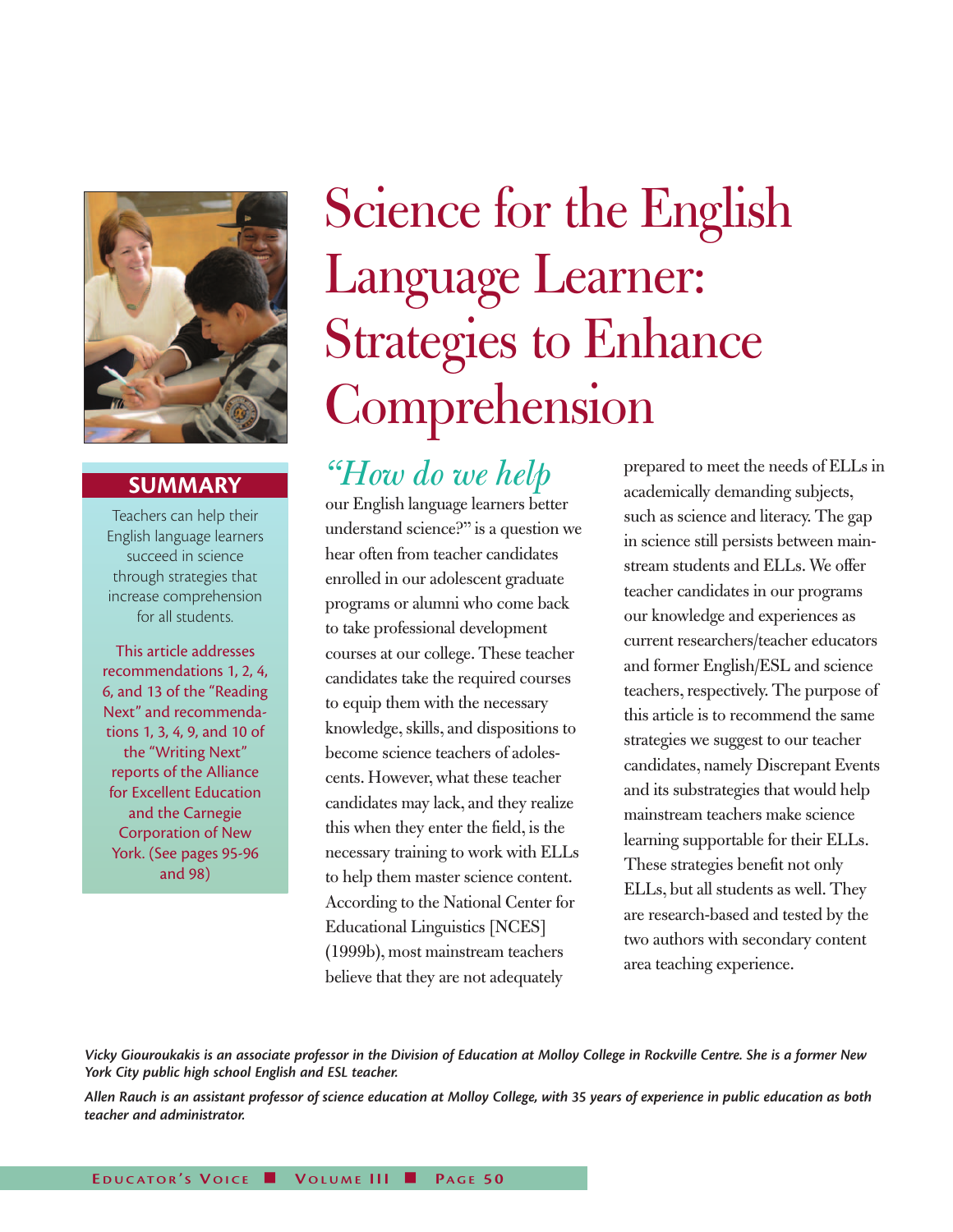**Vicky Giouroukakis, Ph.D., Molloy College chapter of AAUP Allen Rauch, Ed.D., Molloy College chapter of AAUP**

#### **The Needs of ELLs in Science**

According to the New York State Science Learning Standards, all students, including ELLs, need to "understand and apply scientific concepts, principles, and theories..." (NYS Learning Standards for Math, Science, Technology, 1996, p.1). [They] are expected to acquire skills such as discussing, analyzing, reading, and writing in ways similar to those of a practicing scientist" (Medina-Jerez, Clark, Medina, & Ramirez-Marin, 2007, Science for ELL, para. 2). Most students in science, however, have difficulty comprehending science content (Schoenbach et. al., 1999) and are challenged by the specialized terminology in science. Furthermore, students believe that science is a body of knowledge rather than a way to generate new knowledge or solve problems (National Institutes of Health). Therefore, they attempt to memorize new concepts rather than learn to think like scientists.

#### **Obstacles Facing ELLs in Science**

Science content, difficult to master for many mainstream students, can be even more challenging for many ELLs, who come from diverse backgrounds.

Differences in culture, religion, alphabetic system and factors such as prior schooling experiences and first-language literacy levels may impede their success.

One of the biggest obstacles ELLs face is the lack of academic language. According to Cummins (1984), it takes ELLs only 1 to 2 years to acquire conversational language (Basic Interpersonal Communication Skills or BICS), but 5 to 7 years to acquire academic language (Cognitive Academic Language Proficiency or CALP) that would assist them in comprehending content-specific texts. It may take them even longer to learn the technical vocabulary of science, which is specialized and requires advanced levels of literacy. Science vocabulary includes words that have meanings familiar in different contexts (e.g., energy, family). Compound words may be challenging to learn (e.g., endocrine system). Science-specific abbreviations, acronyms, and symbols exist that must be learned  $(H<sub>2</sub>O)$ .

In light of these issues, there needs to be an overall strategy that transcends cultural and linguistic differences; one *continued on following page*

event can best be described as an occurrence examination is found to follow the laws of nature. It makes students wonder how it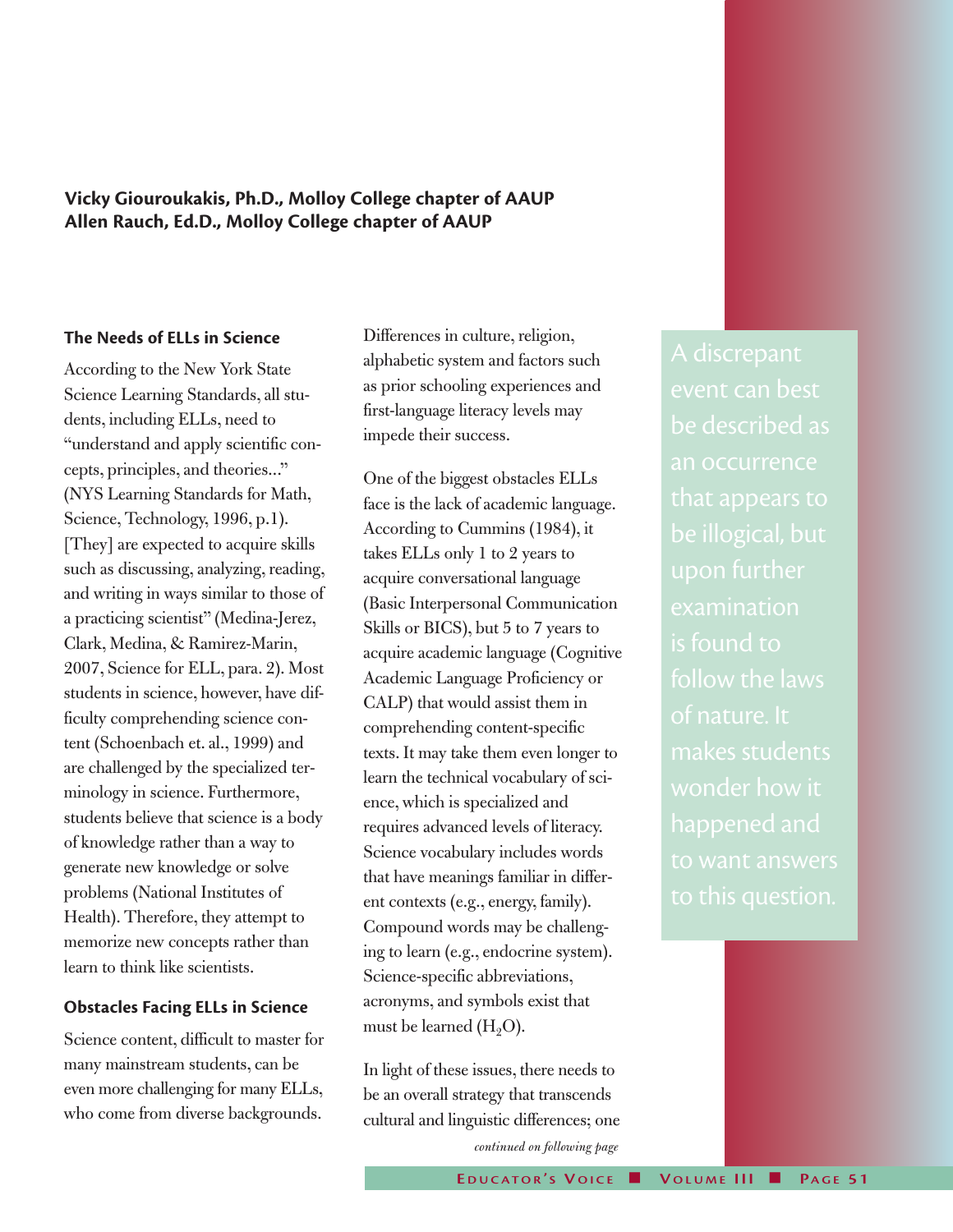# Science for the English Language Learner: Strategies to Enhance Comprehension

Science content, difficult to master for many mainstream students, can be even more challenging for many ELLs, who come from diverse backgrounds.

that is motivating and that permits all students in a given setting to conceptualize the principles and theories of science by participating in the critical thinking and problem-solving processes.

## **Overall Strategy for Teaching Science to ELLs**

#### **Discrepant Events**

A Discrepant Event (DE) is one that causes an unexpected contradiction in students' prior knowledge and experience of a scientific event in support of conceptual understanding (Wetzel, 2008). Students use problem-solving and critical-thinking skills in order to explain the phenomenon. Inquiry-based instruction that uses such strategies as discrepant events has the potential for developing scientifically literate students (Beerer & Bodzin, 2004).

The use of scientific DEs is an inquiry-based strategy that stimulates the natural, innate curiosity we all possess and thereby begins the process of exploring possibilities as a means of explaining that which appears to defy logic and the natural order of things. To understand how this strategy incorporates other substrategies and transcends cultural and linguistic differences, it is necessary to describe a classroom demonstration of such an activity.

#### **Classroom Demonstration**

The teacher places a wooden clothespin (missing one prong) on the tip of her index finger, tip to tip, and asks the class what would happen if she lets go (*see illustration on opposite page*). The overall response would probably be that the clothespin would fall to the floor, which is correct. If the teacher then places a leather belt onto the clothes pin, just under the remnant of the broken or missing prong and balances the clothespin and belt in the same manner, and asks the same question, the likely answer would be the same. However, the clothespin and leather belt remain balanced on the tip of the index finger. The obvious question is why?

The teacher asks students to describe verbally, in detail, what they witnessed and to explain why they think this phenomenon occurred, building on students' background knowledge and science vocabulary. The next step would be to test the validity of those inferences by conducting experiments. The class is divided into smaller groups of four or five for the purpose of discussing what they believe is taking place. Each group records its inferences in the form of a graphic organizer and shares them with the teacher and entire class as a means of attempting to explain the event. The teacher introduces scientific terminology, principles and theories through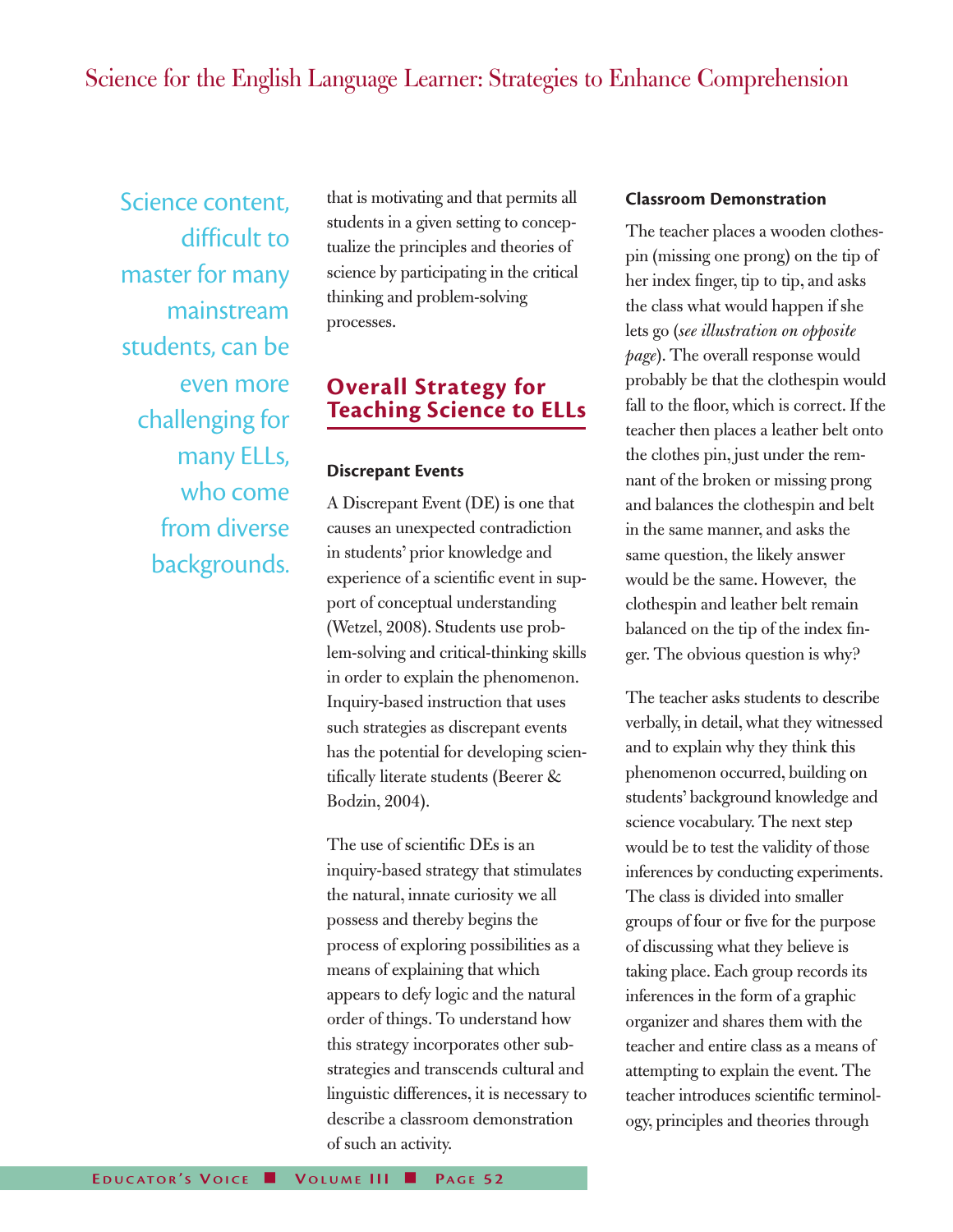the use of visuals and manipulatives. Skills involving making observations, performing critical thinking, making predictions (hypotheses), and communicating ideas through the use of appropriate terminology are practiced by the students themselves.

Generally, the overall reactions of students — secondary students as well as our own graduate teacher candidates who witness these activities are awe, surprise, and bewilderment. Our practicing teachers who have used DE in their classrooms attest to their effectiveness with all students, including diverse populations, because they tap their curiosity and interest and lead to meaningful inquiry.

#### **Substrategies Used in DE**

The type of apparent illogical occurrence in DE lends itself to the use of a variety of instructional substrategies that promote science learning in ELLs, such as (a) activation and building of prior knowledge and vocabulary, (b) visuals, (c) manipulatives, and (d) small-group work. A brief description of each substrategy, including examples of our teacher candidates' perspectives on using the strategy, is presented below.

### **Activation and Building of Background Knowledge and Vocabulary**

Many ELLs lack background knowledge to make sense of new concepts and

vocabulary in science. It is important to activate students' prior knowledge and build on it to help them connect to new knowledge. For example, the teacher in the scenario just described can activate students' prior knowledge of concepts and words that they may be familiar with in other contexts, such as torque, in relation to vehicles, and then apply them to the context at hand (rotating force). The teacher could also activate background knowledge of words that contain prefixes, suffixes, and root words or Spanish cognates, such as gravity, with which Spanish-speakers may be familiar. When ELLs have background knowledge and vocabulary, they will be able to use other strategies.

Our student, Melissa, calls for the need to encourage the development of students' background knowledge or schemata:

Increasing schemata allows students to scaffold the newly introduced material. Teachers can do this in a number of ways, such as starting discussions about the text material prior to reading, viewing media clips to initiate a topic, or using computers and the Internet to set the stage for new theories.

#### **Visuals**

Visuals, in general, clarify content for ELLs and make it easier for them to remember science content. The visuals

*continued on following page*

## **METHODOLOGY**

## **Illustrating a Discrepant Event**

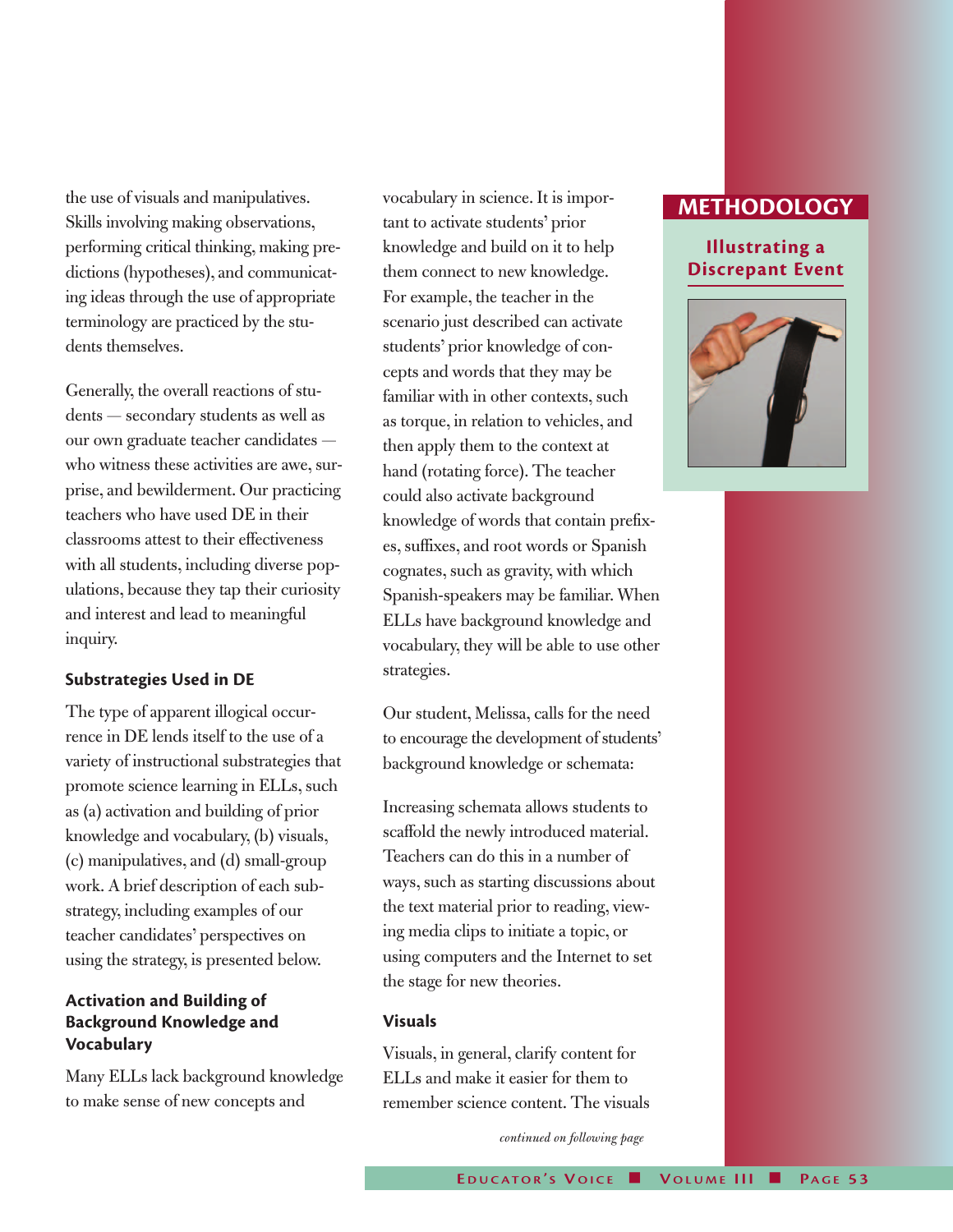# Science for the English Language Learner: Strategies to Enhance Comprehension

Visuals, in general, clarify content for ELLs and make it easier for them to remember science content. used in the DE scenario include, among others, pictures, drawings, videos, PowerPoint, and graphic organizers. Graphic organizers are visual representations of concepts. They allow ELLs to represent large amounts of information in a linguistically simple way (Reiss, 2008) and to organize the information in a conceptually easy way.

Our student, Carey, states:

Using visual aids, pictures, and diagrams will allow those visual learners to get a firm grasp on the key concepts involved by creating a mental image of things and seeing what [they] look like in action.

#### **Manipulatives**

Manipulatives can help ELLs express their understanding of math concepts while building their language skills (Lee, Silverman, & Montoya, 2002). They allow students to learn experientially. When students learn by doing, such as conducting experiments, they retain the information better. Manipulatives also appeal to kinesthetic learners who need more hands-on approaches. As an assessment, they provide the means for students to demonstrate their knowledge without necessarily being required to use language.

#### **Small-Group Work**

Small-group work and cooperative learning support the Vygotskian notion that learners construct knowledge through interaction with their peers. Vygotsky (1978) suggested that learning takes place when the child's knowledge and adult structures approach each other in a zone of proximal development. Teachers need to stretch students' knowledge across the zone of proximal development toward a higher level of learning. The cooperative learning environment incorporates the learning contexts needed for learning implied by Vygotsky. In the cooperative learning setting, peers can learn when they engage in discussions and verbal interaction, when they are listened to and when they receive a response as a way of creating knowledge rather than merely finding who has what knowledge.

Collaboration on tasks is especially important when it applies to ELLs. Working with native speakers on hands-on tasks promotes ELLs' language development (Rigg & Hudelson, 1986). Small group experimentation is beneficial for ELLs because it allows them to practice concept development and oral communication in social interaction with nativespeakers.